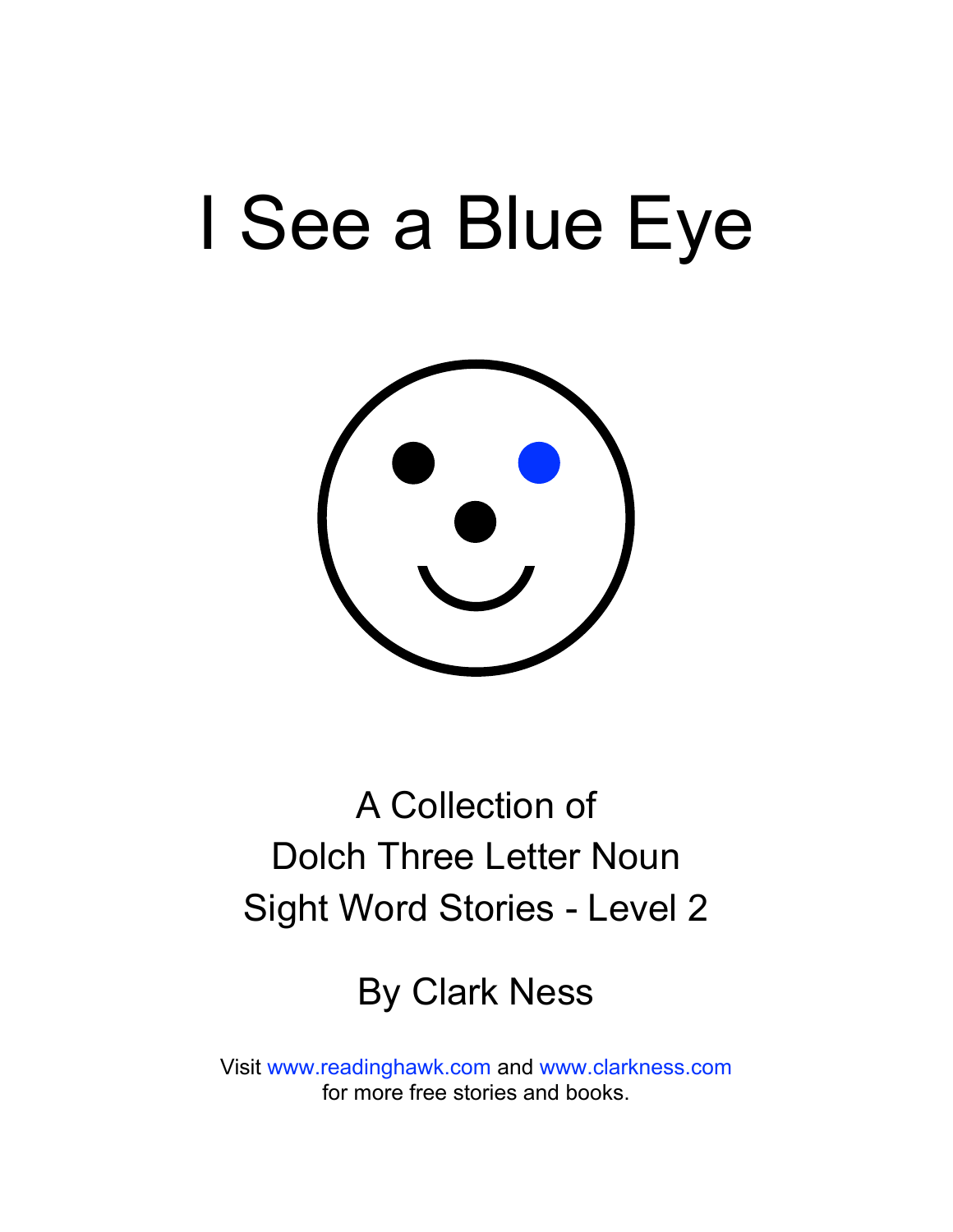

I See a Blue Eye

### "I see a blue eye," said the man.

New words in Dolch Three Letter Noun Sight Words Level 2: car, eye, men

Words in Dolch Three Letter Noun Sight Words Level 2: a, and, away, big, blue, can, car, come, day, down, eye, find, for, funny, go, help, here, I, in, is, it, jump, little, look, make, man, me, men, my, not, one, play, red, run, said, see, the, three, to, two, up, way, we, where, yellow, you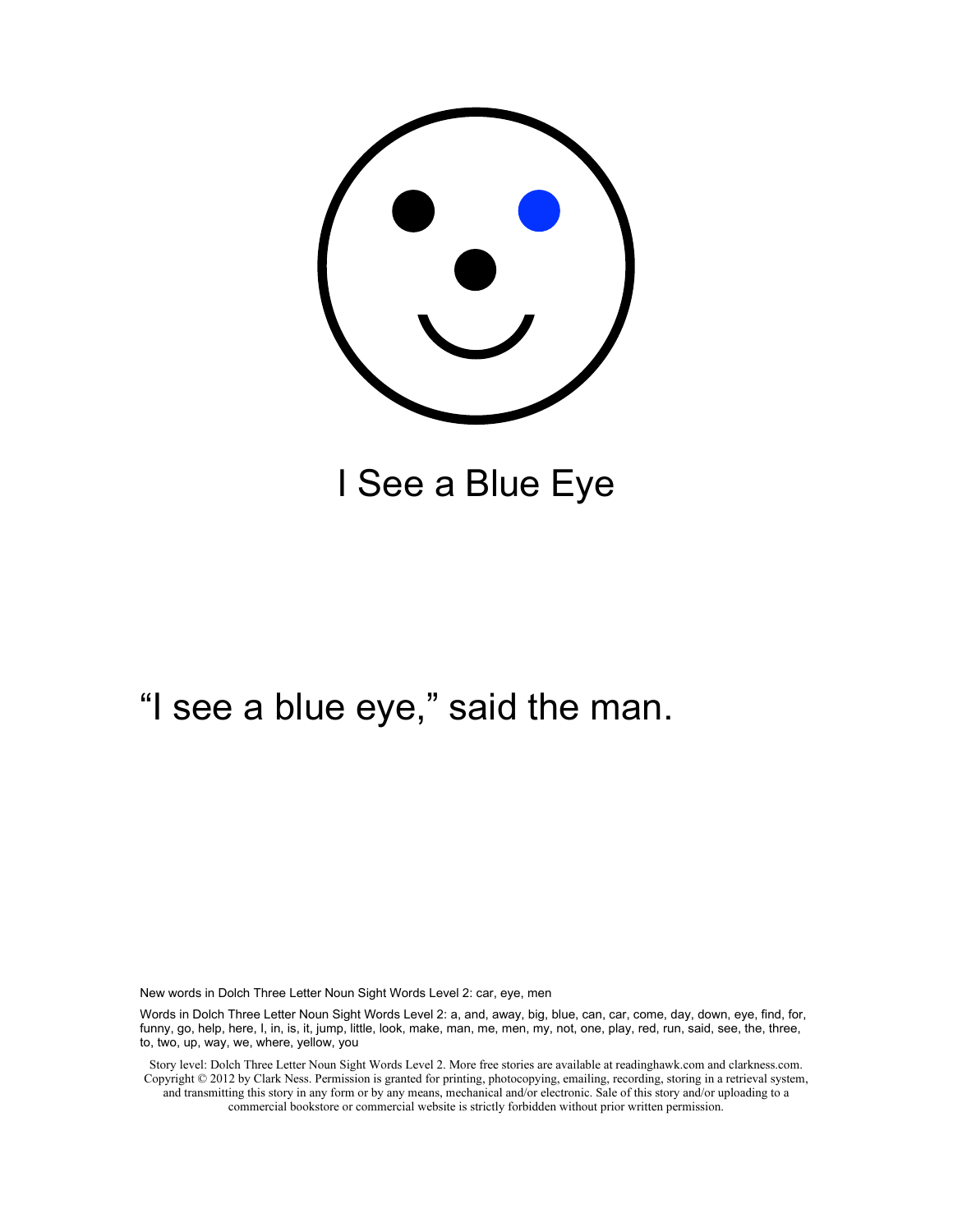

I See a Red Eye

### "I see a red eye," said the man.

New words in Dolch Three Letter Noun Sight Words Level 2: car, eye, men

Words in Dolch Three Letter Noun Sight Words Level 2: a, and, away, big, blue, can, car, come, day, down, eye, find, for, funny, go, help, here, I, in, is, it, jump, little, look, make, man, me, men, my, not, one, play, red, run, said, see, the, three, to, two, up, way, we, where, yellow, you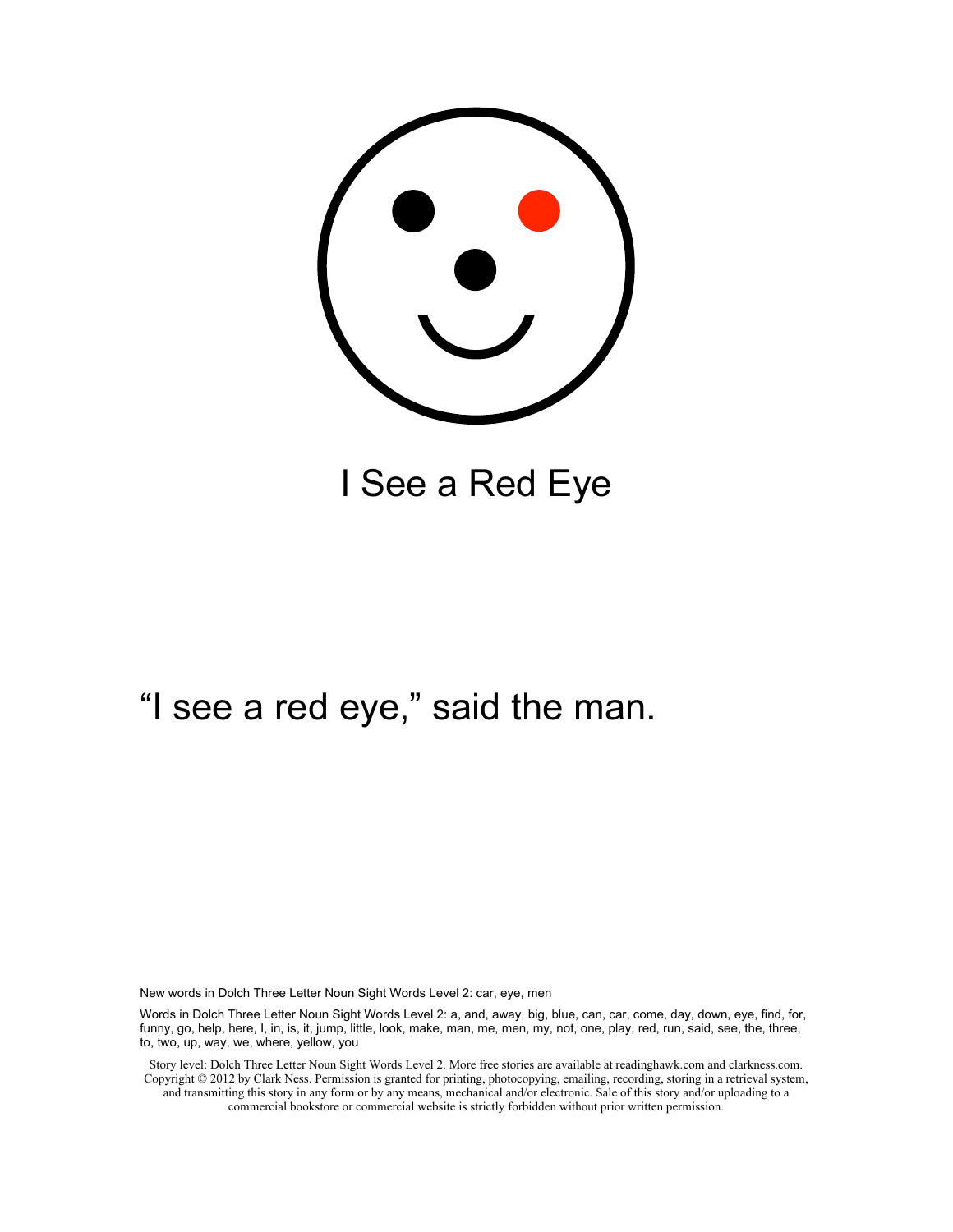

### I See a Yellow Eye

### "I see a yellow eye," said the man.

New words in Dolch Three Letter Noun Sight Words Level 2: car, eye, men

Words in Dolch Three Letter Noun Sight Words Level 2: a, and, away, big, blue, can, car, come, day, down, eye, find, for, funny, go, help, here, I, in, is, it, jump, little, look, make, man, me, men, my, not, one, play, red, run, said, see, the, three, to, two, up, way, we, where, yellow, you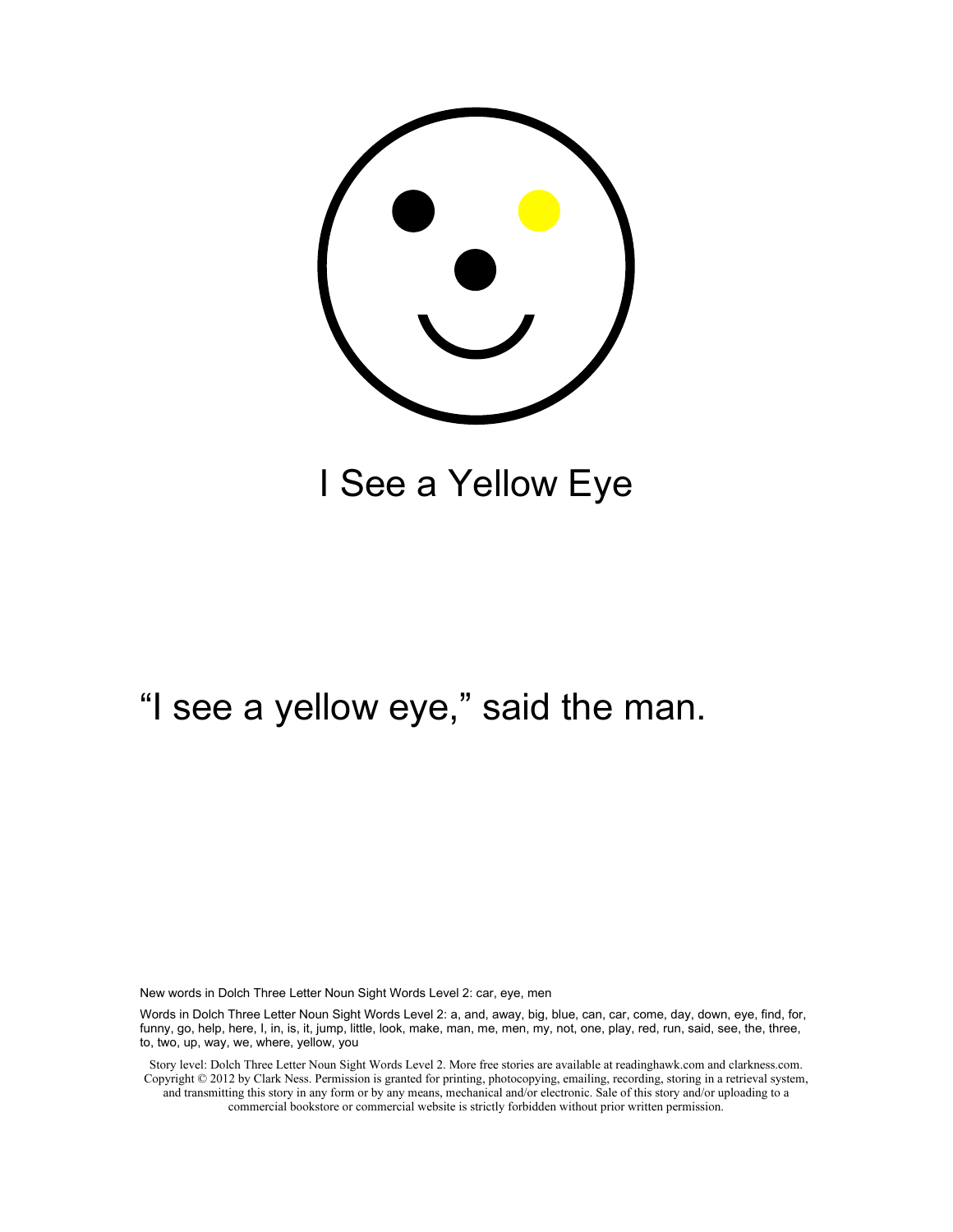

#### I See a Car

## "I see a car," said the  $\frac{8}{\text{boy}}$ .

New words in Dolch Three Letter Noun Sight Words Level 2: car, eye, men

Words in Dolch Three Letter Noun Sight Words Level 2: a, and, away, big, blue, can, car, come, day, down, eye, find, for, funny, go, help, here, I, in, is, it, jump, little, look, make, man, me, men, my, not, one, play, red, run, said, see, the, three, to, two, up, way, we, where, yellow, you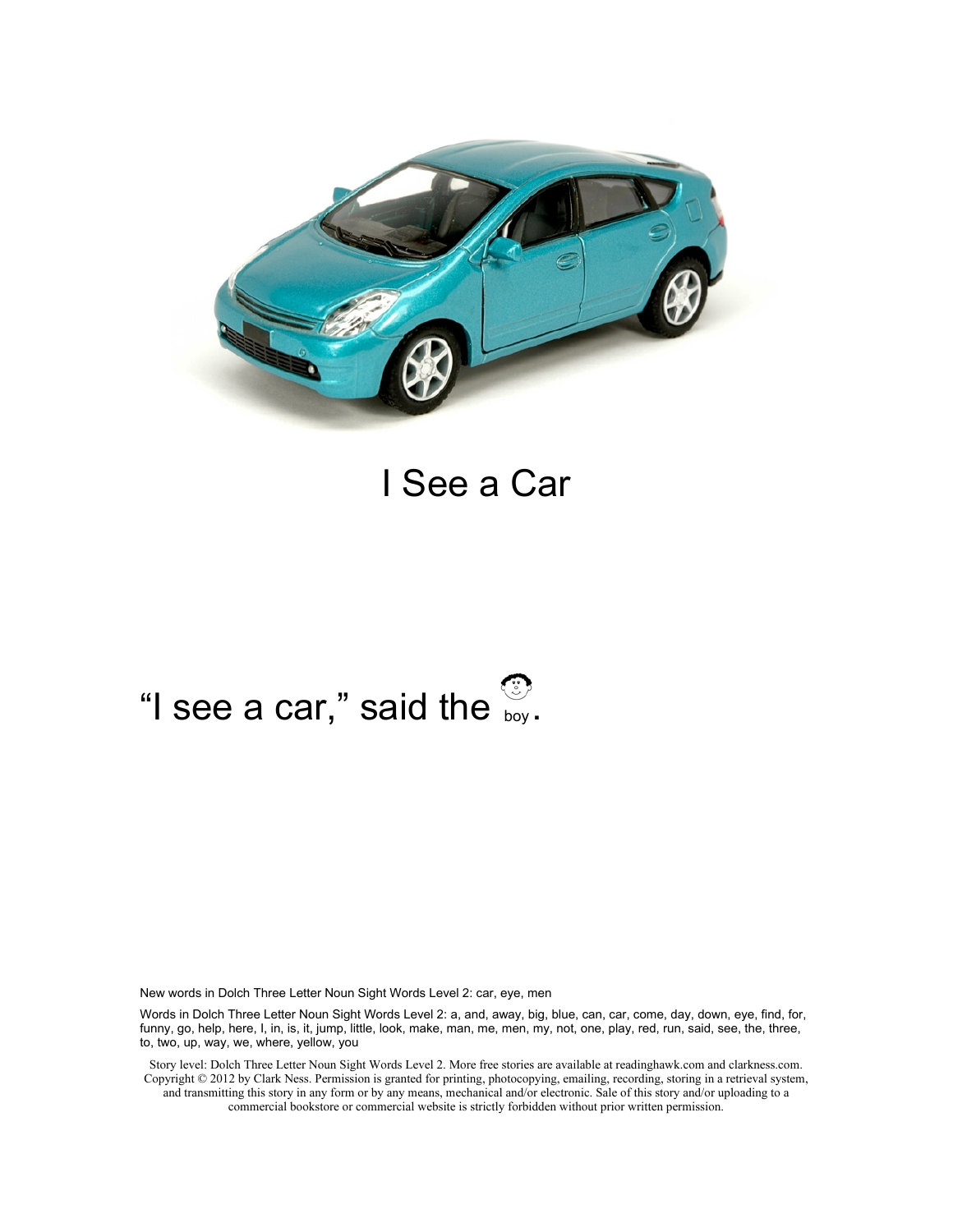

### I See a Man in a Red Car

## "I see a man in a red car," said the  $\mathcal{B}_{\text{boy}}$ .

New words in Dolch Three Letter Noun Sight Words Level 2: car, eye, men

Words in Dolch Three Letter Noun Sight Words Level 2: a, and, away, big, blue, can, car, come, day, down, eye, find, for, funny, go, help, here, I, in, is, it, jump, little, look, make, man, me, men, my, not, one, play, red, run, said, see, the, three, to, two, up, way, we, where, yellow, you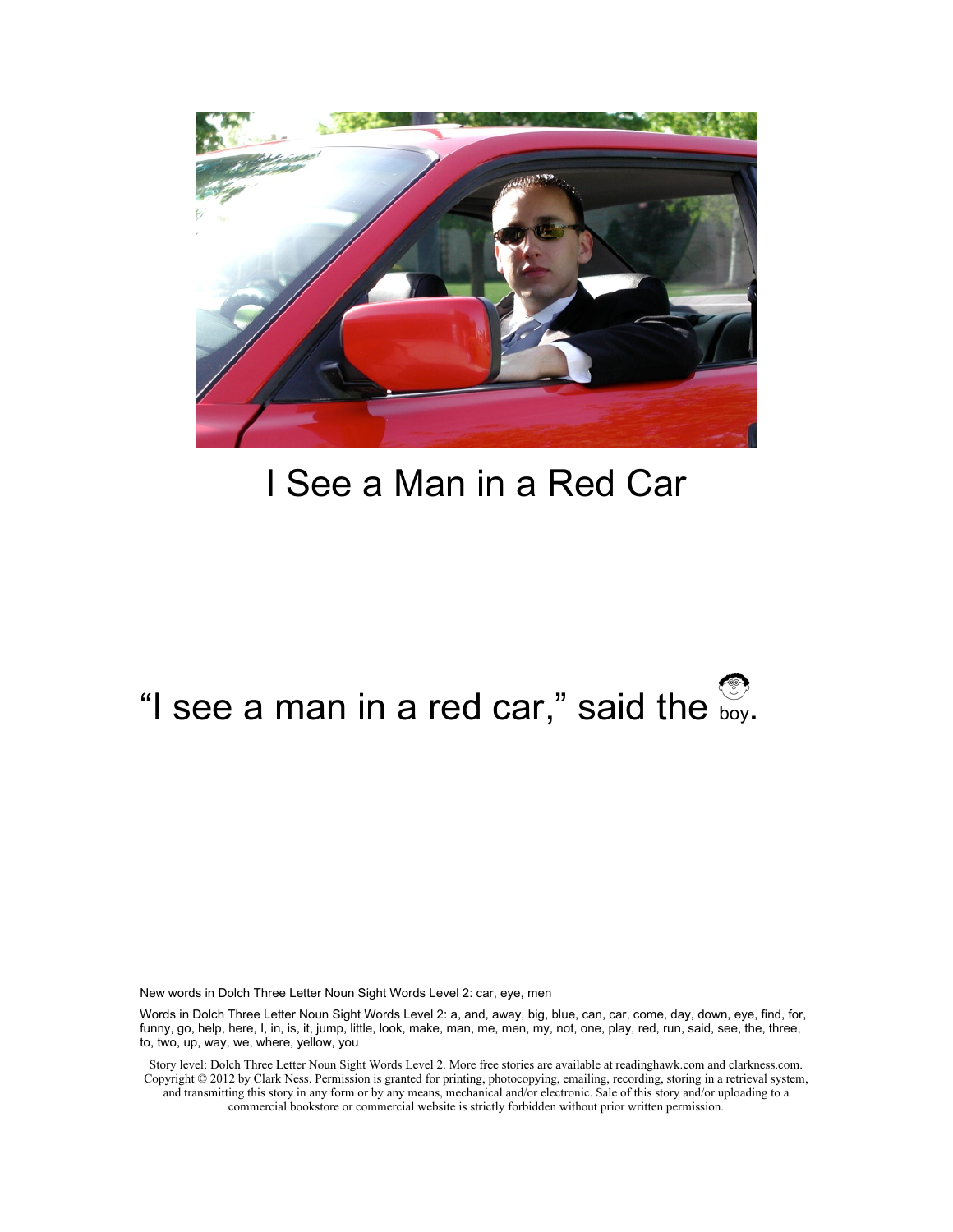

### I See Two Men

## "I see two men," said the  $\frac{80}{\log 5}$ .

New words in Dolch Three Letter Noun Sight Words Level 2: car, eye, men

Words in Dolch Three Letter Noun Sight Words Level 2: a, and, away, big, blue, can, car, come, day, down, eye, find, for, funny, go, help, here, I, in, is, it, jump, little, look, make, man, me, men, my, not, one, play, red, run, said, see, the, three, to, two, up, way, we, where, yellow, you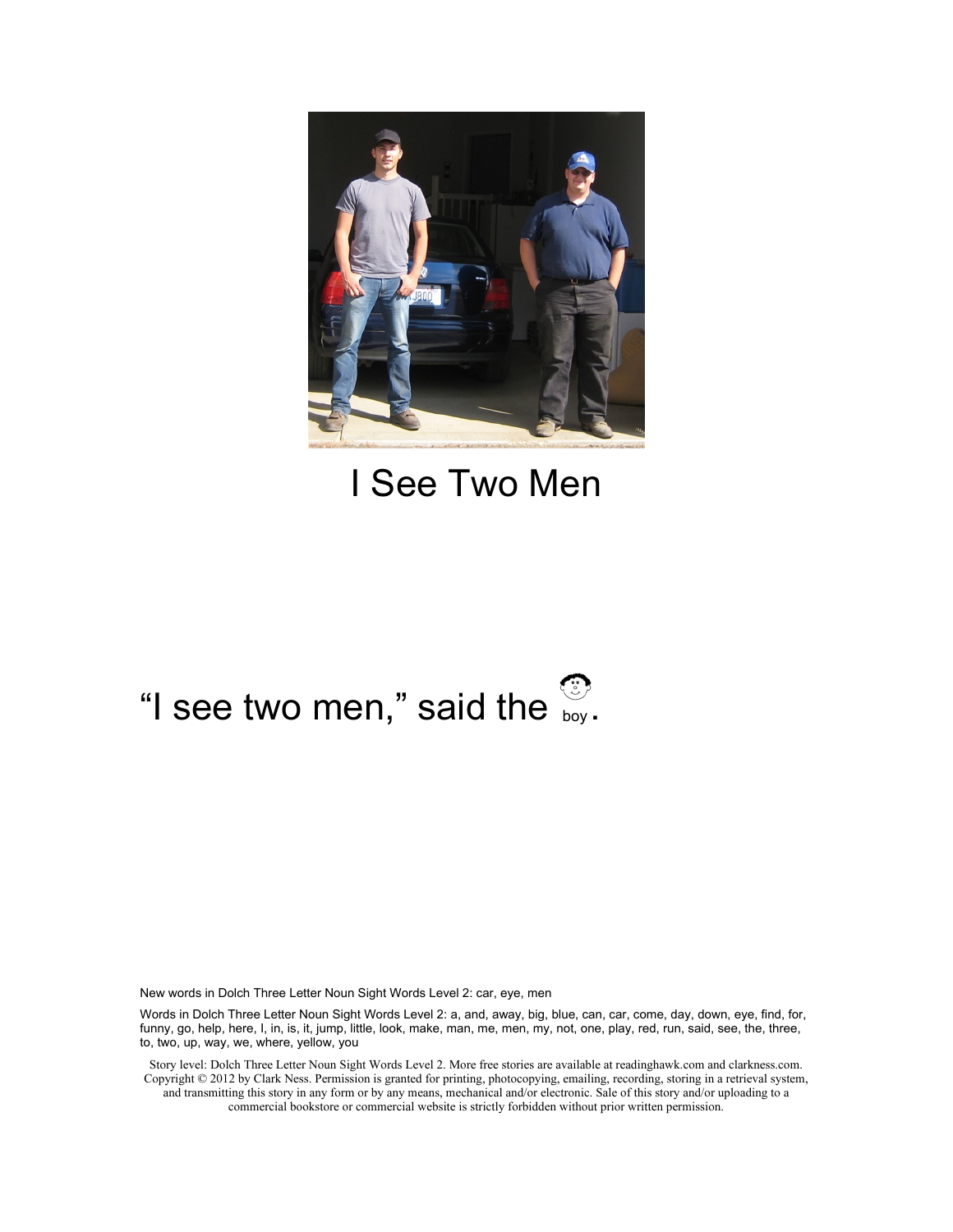

### I Can See a Blue Eye

## "I can see a blue eye," said the  $\frac{80}{\text{boy}}$ .

New words in Dolch Three Letter Noun Sight Words Level 2: car, eye, men

Words in Dolch Three Letter Noun Sight Words Level 2: a, and, away, big, blue, can, car, come, day, down, eye, find, for, funny, go, help, here, I, in, is, it, jump, little, look, make, man, me, men, my, not, one, play, red, run, said, see, the, three, to, two, up, way, we, where, yellow, you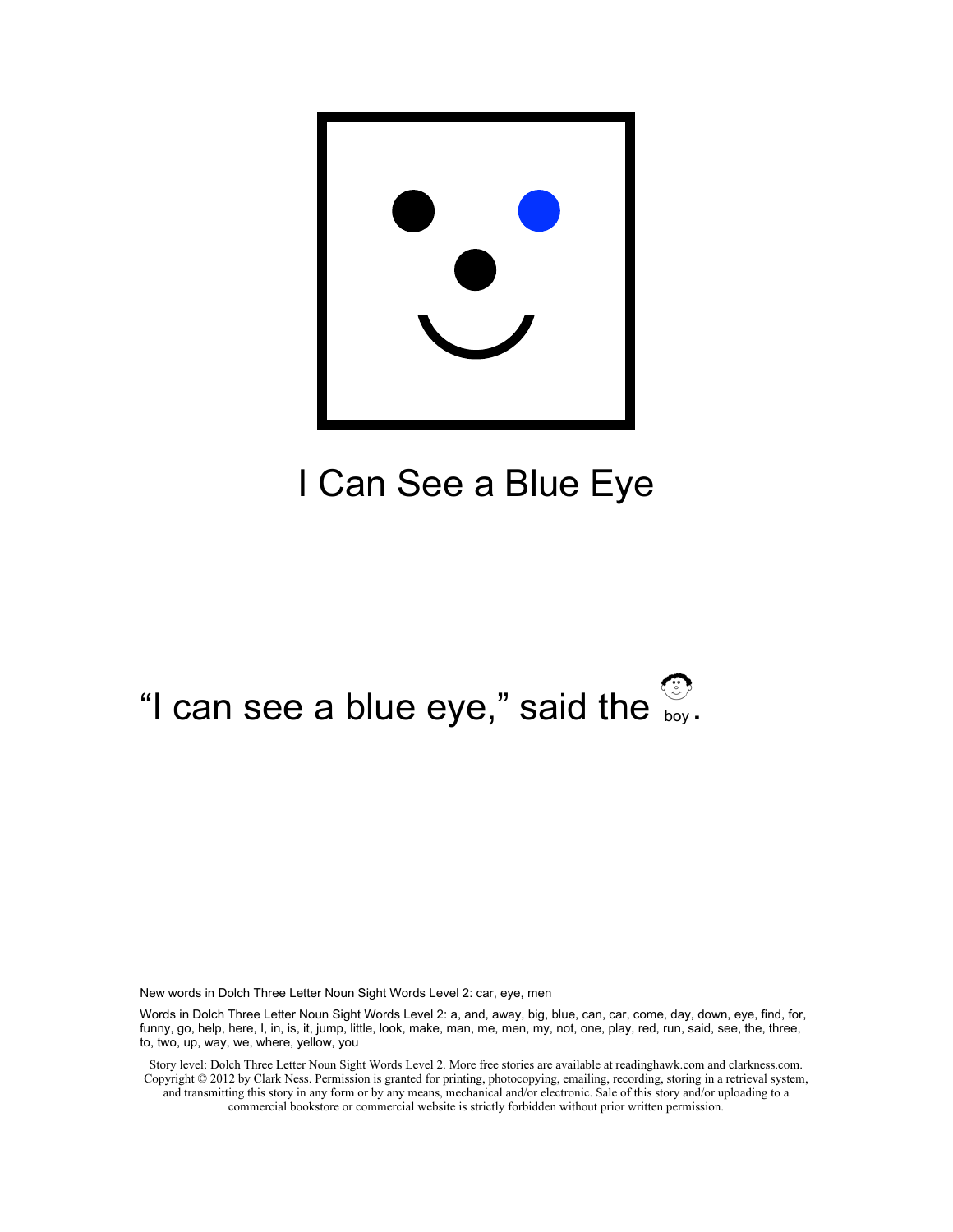

### I Can See a Red Eye

## "I can see a red eye," said the  $\frac{80}{\log 5}$ .

New words in Dolch Three Letter Noun Sight Words Level 2: car, eye, men

Words in Dolch Three Letter Noun Sight Words Level 2: a, and, away, big, blue, can, car, come, day, down, eye, find, for, funny, go, help, here, I, in, is, it, jump, little, look, make, man, me, men, my, not, one, play, red, run, said, see, the, three, to, two, up, way, we, where, yellow, you